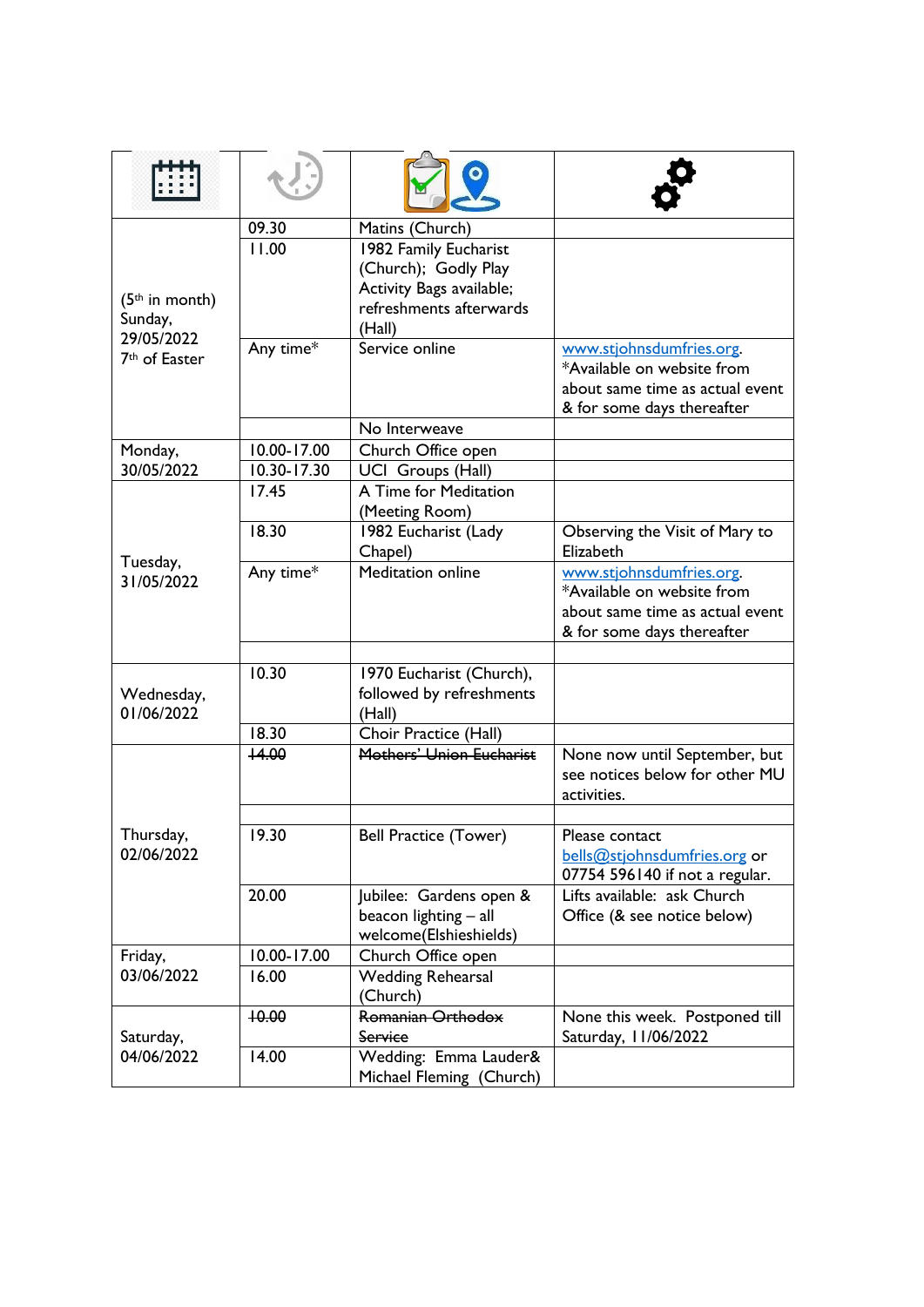| $($   st in month)<br>Sunday,<br>05/06/2022<br>Pentecost | 08.00     | 1970 Holy Communion<br>Church)                                                                                                                  |                                                                                                                              |
|----------------------------------------------------------|-----------|-------------------------------------------------------------------------------------------------------------------------------------------------|------------------------------------------------------------------------------------------------------------------------------|
|                                                          | 11.00     | 1982 Family Eucharist<br>(Church); Godly Play<br>(Hall); Bring & Share<br>lunch (Hall) & memorabilia<br>exhibition afterwards<br>Church & Hall) |                                                                                                                              |
|                                                          | 18.00     | <b>Evening Service for</b><br>Queen's Jubilee (Church),<br>sung by the Choir                                                                    | See posters. This is the last<br>Evensong-type service until<br>September, but see below re<br>Regional Youth Choir concert. |
|                                                          | Any time* | Service online                                                                                                                                  | www.stjohnsdumfries.org<br>*Available on website from<br>about same time as actual event<br>& for some days thereafter       |

And, as always, if you need us, you can contact

- The Rector on 01387 254126 / 07487 653069
- / [rector@stjohnsdumfries.org](mailto:rector@stjohnsdumfries.org)

The Church Office on 07754 596140 / [pastadmin@stjohnsdumfries.org](mailto:pastadmin@stjohnsdumfries.org)

## **Post Covid Arrangements**

The common cup was re-introduced a few weeks ago. A few points to make in connection with that.

- o Receiving communion at the High Altar involves closer contact with others than we have become accustomed to in church. If you feel that, when moving between your pew and the High Altar, you wish to wear a mask, feel free to do so.
- o In any event the Vestry asks that we continue the practice of moving down the centre aisle and back up the appropriate side aisle.
- o You are reminded that receiving in one kind, i.e., only the bread, is a valid way of taking communion.
- o Dipping your wafer in the wine known as Intinction is now once again permitted, for those who wish it. Please be very sure, in that instance, to sanitise your hands thoroughly beforehand.

Finally, the church is now open once again throughout the day (approx. 10.30- 16.30) to visitors, and for private prayer and reflection.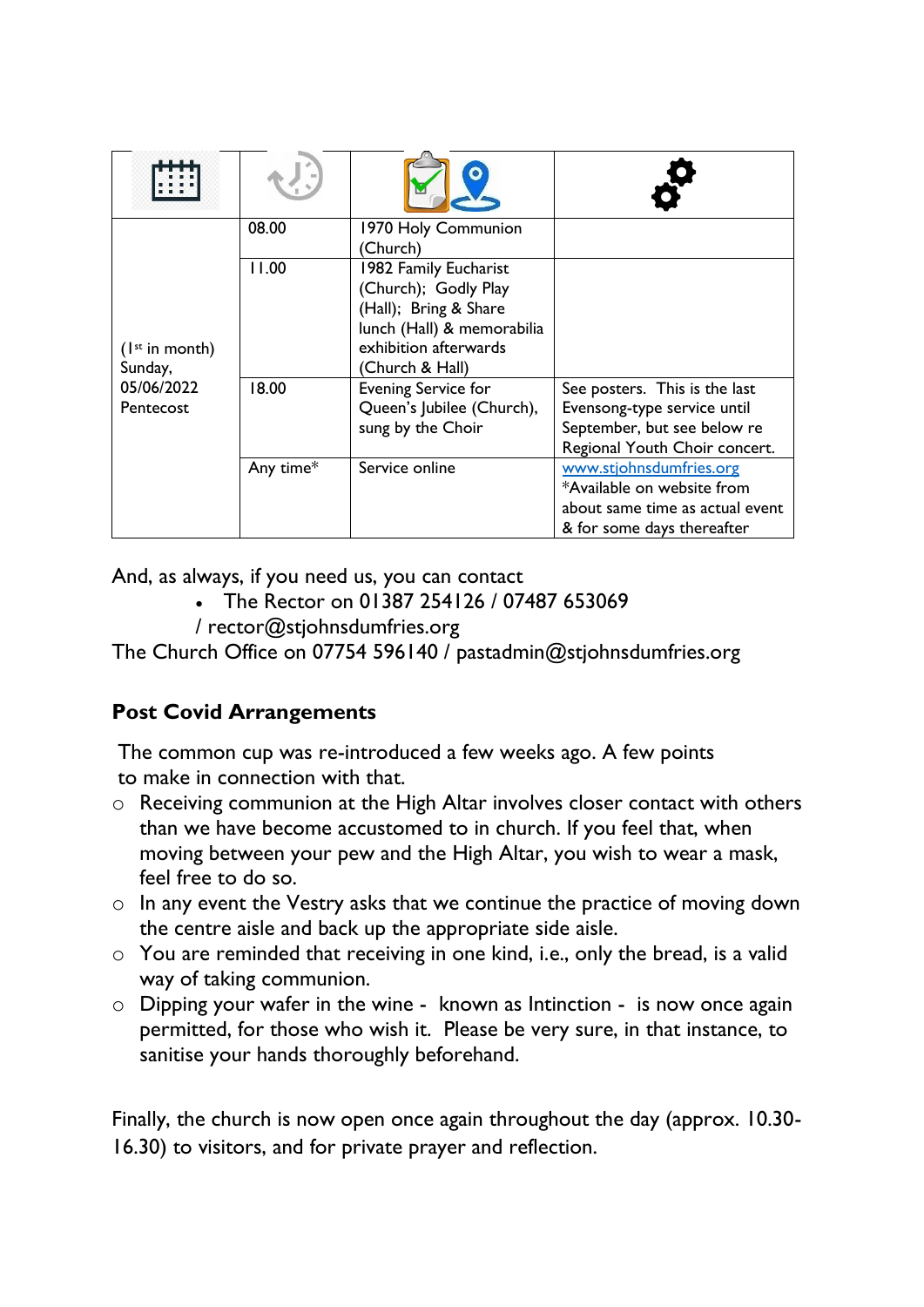**New Member of Clergy Team**: I am delighted to advise you that the Reverend John McHale, who led our Good Friday talks this year, will be joining us on our clergy team, beginning in June. John has been worshipping with us for about sixteen months on and off, dependent on whether he is needed by the bishop, to cover vacant charges. John's present work commitments restrict his involvement with us in the months of July and August, but thereafter he will be freer to conduct services on Sundays and midweek. John was a Roman Catholic monk for a number of years before teaching music in a Church of England School. His vocation to priesthood was recognised whilst teaching and he went on to Ordination in the Church of England and served for many years as a School Chaplain. We warmly welcome John onto our clergy team, and look forward to serving with him, and wish him every blessing in our midst. *Janice*

There is **no MU Eucharist on 2nd June**. However, the MU **Summer Outing** will take place on Thursday 9th June. We will be visiting Ellisland, Robert Burns' farm just outside Dumfries. We will be given a tour of the farm, which will last  $1 - 1$   $\frac{1}{2}$  hours. We can try to soak up the many poems and songs he wrote there and admire Jean Armour's garden. Afterwards, we will have afternoon tea at nearby Friars' Carse, a beautiful country house hotel on the banks on the Nith, where we will all behave ourselves and not get into an inebriated state, as Rabbie so famously did. The cost for Ellisland and afternoon tea will be £17. Anyone who would like to join us on this outing, should contact Carolynne Sorrell, Kim Tofield or Mary Solley. Please meet at St John's at 1 pm, so that car sharing can be arranged. All welcome.

The **Regional Youth Choir** will have their concert in St John's on Sunday 12th June at 6pm, (this replaces the evening worship that usually takes place on the 2nd Sunday of the month and, as mentioned above, there will be no more Evensong until September).

**St John's MU will be celebrating its centenary** in November this year. A number of events will take place to mark this - most importantly, a service of Thanksgiving at 11 am on Saturday 19th November (how's that for advance notice?), led by Bishop Kevin and followed by a lunch. Before that, however, we are having **two strawberry teas** this year. One at Jenny and Neale Lawson's home on July 14th, at 2.30 pm and one at Carolynne and Ken Sorrell's home on 21st July at 2.30pm. Twenty tickets are available for each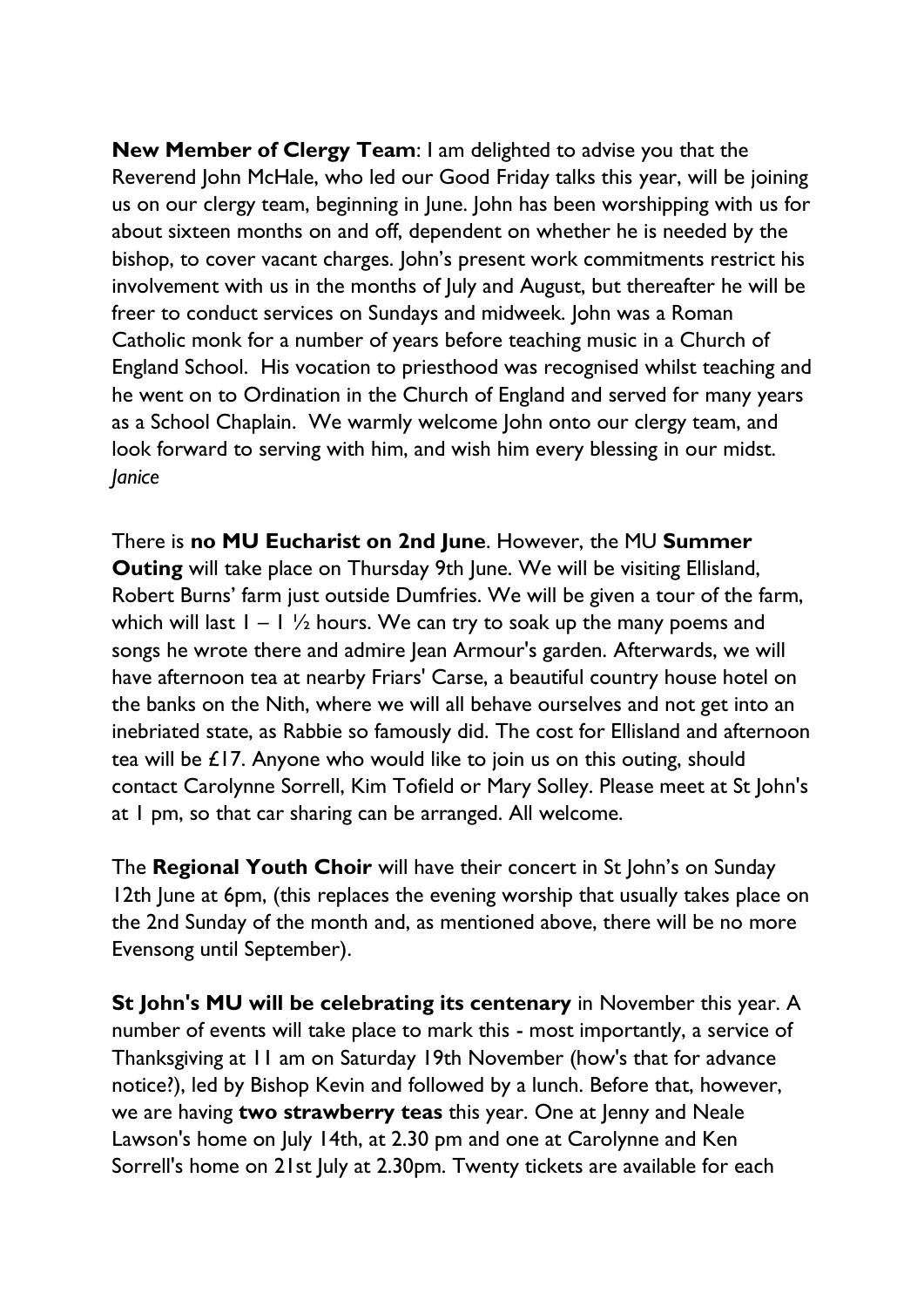event costing the grand sum of £2 each. Once they're gone, they're gone! Further information, and tickets, available from Jenny and Carolynne.

**Christian Aid Week:** Many thanks to all who gave for the very generous donation of £676.00 for Christian Aid Week. I have had information from Christian Aid saying that, to supplement what can be grown locally, Zimbabwe needs to import both wheat and fertiliser--but much of that comes from Russia. Supplies are likely to be disrupted and domestic food prices increased so the need to help local farmers is intensified.

If you would like to give but have not had the opportunity yet, there are envelopes at the back of church. Please put the donation in the offering or give it to Christopher Pierson-Harvey or myself. *Margaret Morton*

There will be an **Open Garden Evening**, with the lighting of a traditional **Jubilee Beacon**, one of a series across the whole country, at **Elshieshields** from 8pm on **Thursday, 02/06/2022**. Entry is free, but donations towards relief efforts in Ukraine will be gratefully accepted.

- Gardens open from 8 pm
- Beacon lighting at 9.45pm to coincide with national event
- Live music, refreshments
- In aid of Ukrainian charities
- RSVP if possible: please text 07884 256913 or email [ann.shukman@icloud.com](mailto:ann.shukman@icloud.com)
- Please bring picnic seating if appropriate

Lifts should be able to be arranged. Ask the Church Office.

**Programme of outings.** There was insufficient uptake for either of the outings proposed for this month, but we'll try again in July. We need a **minimum of 10 people** (max 15) to make booking the minibus viable and, if you haven't been before, the bus is fully accessible (ie has a lift) and you'd be very welcome to come along. There have been suggestions of going to see the Viking Hoard in Kirkcudbright and there are plenty of other destinations, near (Threave) and far (Alnwick Castle, Dundee V&A…) we could do as well. In the meantime, suggestions of any other destinations welcome.

Thornhill Community Transport and Cairn Valley Community Transport are both participating in **Spring Fling** this year, over the Jubilee weekend, and covering all the studio tours throughout the whole of D&G. See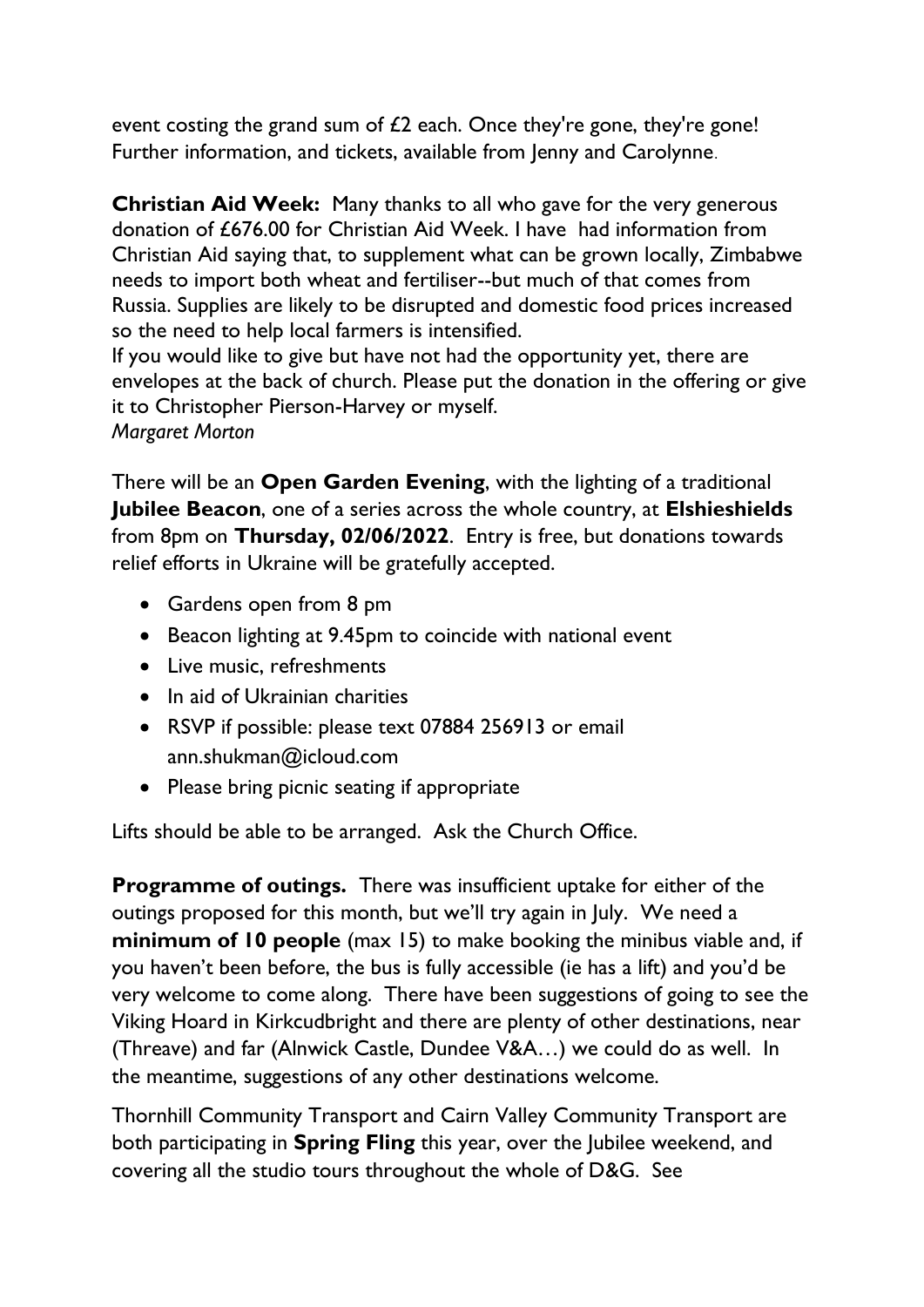<https://www.spring-fling.co.uk/whats-on/bus-tours/> for more info and to book. You can also phone 07787 299 487 and book that way. I can provide you with general information about the tours, but I can't take bookings. *David*

**Use of High and Nave Altars**: the Vestry has taken account of the views expressed at the recent Special General Meeting. It was unanimously concluded that to make the receiving of communion accessible to as many people as possible and to respect the sincerely held views of members of the congregation **both** altars would be used regularly; that the High Altar would be used at Christmas and Easter and that the Rector would have discretion, on rare and special occasions, to amend which altar was to be used.

- In summary:
	- o the Nave Altar will be used on the 1st and 3rd Sundays
	- o the High Altar will be used on the 2nd, 4th and 5th Sundays
	- o the High Altar will be used at Christmas and Easter and
	- o the Rector has discretion, on rare and special occasions, to amend that pattern.

The Vestry also took account of comments made about the administration of communion in both kinds at the Nave Altar and the need for a **slower pace**. This will be discussed with the Stewards, who will help to facilitate it.

**Platinum Jubilee**: We are planning to mark the Jubilee with a **bring and share lunch** on Sunday the 5th June together with an exhibition of any memorabilia people may have from the 70 years of the Queen's reign- coronation mug, card to mark a wedding anniversary or 100th birthday etc. They will be on display in the locked showcases in the War Memorial Chapel. If you have any such items you'd be willing to lend for the display, please speak to Ashley Cross or Margaret Morton.

**Bear Fest 7-9 July**: we will need **stewards** in both the church and the hall to welcome people coming to the Bear Fest. If you can **help** with this, please will you sign up on the sheet at the back, near the door to the Hall.

The Congregation will be sorry to hear of the death of Bishop Ted Luscombe, long a friend of St I's, on Wednesday, 04/05/2022, at the age of 97. There was a private funeral in Friockheim, but there will be a Memorial Service on **Tuesday, 07/06/2022** at St Paul's Cathedral, Dundee at 11.30am. I don't imagine there will be enough people for the minibus, but, if you're interested in going, please talk to me. We could, at least, hope for better travelling weather than was the case for Bishop John Taylor! *David Kerr*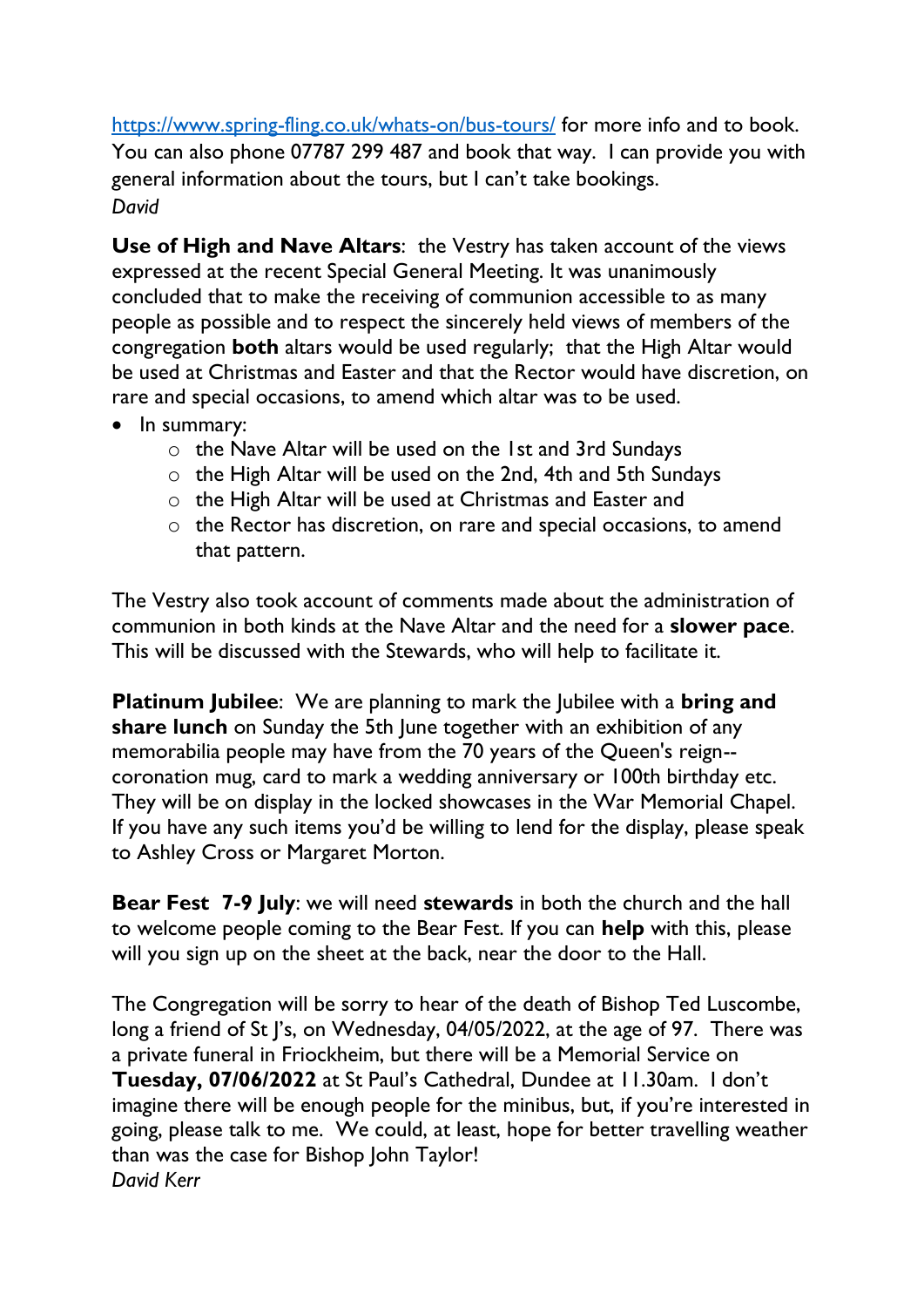## *MOOL (Massive Outpouring of* Love) tell us…

## **International Street Food Festival**

Thanks to a grant from the New Scots Refugee Integration Delivery Project, we will be running an International Street Food Festival in Dumfries Dock Park on 5th June 2022. We're really excited about the prospect which we hope will showcase all the benefits which our society and area receive from the arrival of people with other cultures, skills and outlooks. In addition to sharing different kinds of food we also want this to be a chance to share other aspects of our cultures. Whether it's music, dance, storytelling or any other part of life, we want to share and celebrate our diversity. If you've got any suggestions skill sharing, please get in touch. If you know anyone who might be able or willing to contribute by sharing a skill from another culture please ask them to get in touch too. <https://www.mool.scot/>

Some of you may be aware that a small Women's Group (the group, not the members!) have been meeting in the Hall on Monday mornings, since the beginning of April. People may have heard of 'Men's Shed', a similar type of men's group, which meets in various small halls and the like, to share and offer skills, support, friendship and the like. The group that meets at St J's is called the Hens' Den and St J's is glad to be able to provide a space for them to meet.

Following a successful funding application, there will now be **three** groups (a men's group and an art therapy group, as well as the existing women's group…snappy names, I'm assured, to follow) meeting, all on a Monday, for 2 hours each, from 10.30am until about 17.30, from 30/06/2022 onwards. This is a 'double win', as we are able to welcome new people into our premises…and the groups will also be making a contribution, in consideration of the use of the hall. Please bear in mind, though, that it puts the main Hall out of action on Mondays during the day, though there would be no objection to using the toilets, kitchen, flower cupboard and Choir Vestry. The groups may very occasionally be using the kitchen for more than just teas & coffees, but we'll try to provide advance warning of that. If you expect this to cause you, or your group, a difficulty, please talk to me, and we'll try to find a way round it.

What this points up, however, is that we need to create some space in the hall basement, for them to store equipment, materials etc. There is an enormous amount of material down there; some of it probably no longer needed, but, if you, or any group you're associated with, have 'stuff' down there, please would you start thinking about what we need to keep, and what can be disposed of. It doesn't mean that 'everything must go'; I'll approach all the people I can